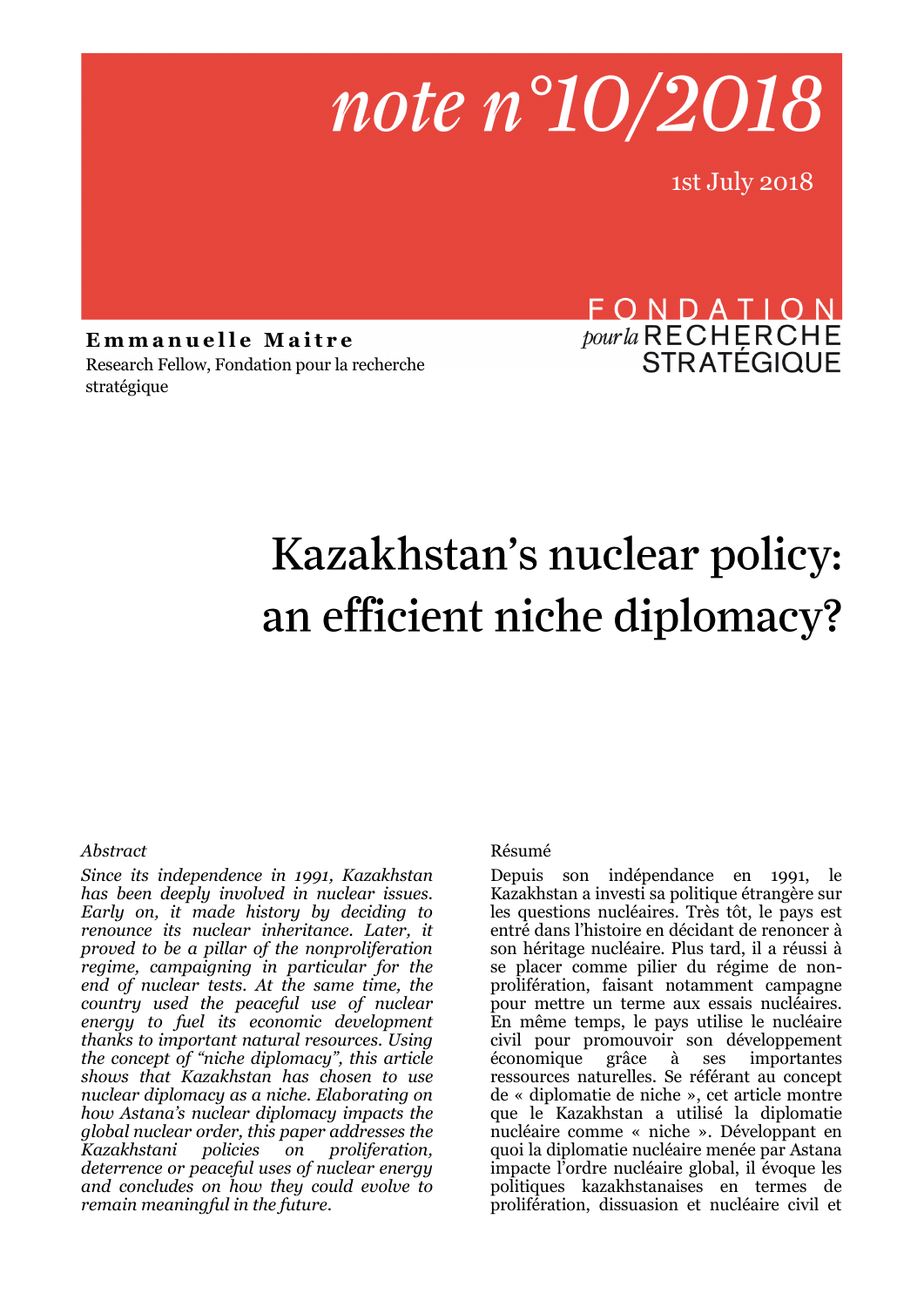conclut sur leurs possibles évolutions pour s'adapter à l'environnement présent.

**AAAA** 

On 29 August 2017, Kazakhstan and the International Atomic Energy Agency (IAEA) inaugurated the he international low-enriched uranium (LEU) Bank Storage Facility in the city of Semey (known as Semipalatinsk until 2007)<sup>1</sup> . The idea of a multilateral approach to the nuclear fuel cycle to prevent the dissemination of sensitive technologies and struggle against the proliferation of nuclear weapons was endorsed by then-IAEA Director General Mohamed ElBaradei as early as 2003. Followed by many propositions and concurrent plans, it is not before 2006 and the offer, made by the Nuclear Threat Initiative (NTI) and billionaire Warren Buffet, of \$50 million for the purpose of establishing the Bank that the project gained momentum at the IAEA. As early as April 2009, Kazakhstani President Nursultan Nazarbayev evoked his interest in hosting the IAEA Bank. The IAEA Board of Governors gave its authorization to the project on 3 December 2010. The following five years were dedicated to solving technical and operational challenges and negotiating the host agreement.<sup>2</sup>

Symbolically, the Bank was established in Semey, a town made famous during the Soviet era for its proximity to the nuclear weapons test range where 456 tests were made from 1949 to 1991, including 456 above the ground. The numerous Kazakhstani victims of the Soviet nuclear tests provides Kazakhstan with an undisputable –although tragic– legitimacy to address nuclear disarmament and nonproliferation on the international stage.<sup>3</sup> Its advanced involvement in nuclear as a source of energy is another asset to enhance its credibility on this issue. Finally, its choice to yield back to Russia the nuclear arsenal left on its territory after independence is used as a moral high ground from which to express its views on security. Put together, these factors enable Kazakhstan to use nuclear issues as a "niche" and promote its interests worldwide through an active diplomacy set in place by the Kazakhstani government and its President.

1. "IAEA LEU Bank Reaches Milestone with Storage Facility Inauguration in Kazakhstan", *IAEA*, 29 August 2017.

2. Tariq Rauf, "The Long March To An IAEA Nuclear Fuel Bank: Kazakhstan's Role," *SIPRI*, August 27, 2015.

3. 456 nuclear tests were conducted in Kazakhstan which exposed around 37,200 persons to radiations of more than 350 millisieverts.

See Toghan Kassenova, "The lasting toll of Semipalatinsk's nuclear testing," The *Bulletin of the Atomic Scientists*, September 28, 2009.

Kazakhstan is not the only nation known for its activism on nuclear issues. Several other countries, and especially middle size countries, have, over time, tried to influence nuclear international policies while advancing their own interests. Ireland initiated what became the NPT as early as 1958. Brazil led the resistance against the compulsory generalization of the additional protocols of the International Atomic Energy Agency in the 2000s. Austria is today at the forefront of a group of nations lobbying for a convention prohibiting the use of nuclear weapons.

But only a couple of countries combine the legitimacy, the capacity, and the willingness to develop a real "nuclear diplomacy", using it as a form of "niche" to promote their global interests. Kazakhstan is among these states. Its policy in this field encompasses all aspects of nuclear issues: security, but also politics, economy, and energy. It is therefore particularly interesting to determine the tenets of its "nuclear diplomacy" and to understand why it has developed "nuclear diplomacy" as a "niche diplomacy", how it achieved success, and how its behavior can influence the global nuclear order. The study of Kazakhstan's nuclear diplomacy will demonstrate that to be effective, nuclear diplomacy requires several types of legitimacy, which can be claimed by state and non-state actors. They will show that this niche is a way to advance security, political, economic interests and to conform with the Kazakhstani identity as a nation. Finally, it will illustrate the role that can be played by a medium-size state on the nuclear order, as bridge-builder and mediator between nuclear weapon states (NWS) and non-nuclear weapon states (NNWS), but also the challenges encountered.

#### **Kazakhstan's assets in conducting nuclear diplomacy**

Landlocked between major powers Russia and China and with "only" 17 million inhabitants, Kazakhstan is a relatively recent state which tries to have its national identity recognized on the world stage under considerable pressure. On the nuclear order however, it is used to punching above its weight ever since its independence in December 1991. This activism is endorsed by the country's President, Nursultan Nazarbayev, who almost made it a personal trademark. But it is also relayed, to a lesser degree, by civil society and corporate actors. As part of a global diplomacy aiming at preserving strong relationship with Russia, China, and the United States, nuclear diplomacy is also a key component of the Kazakhstani energy policy. This active policy has led offered the country the opportunity to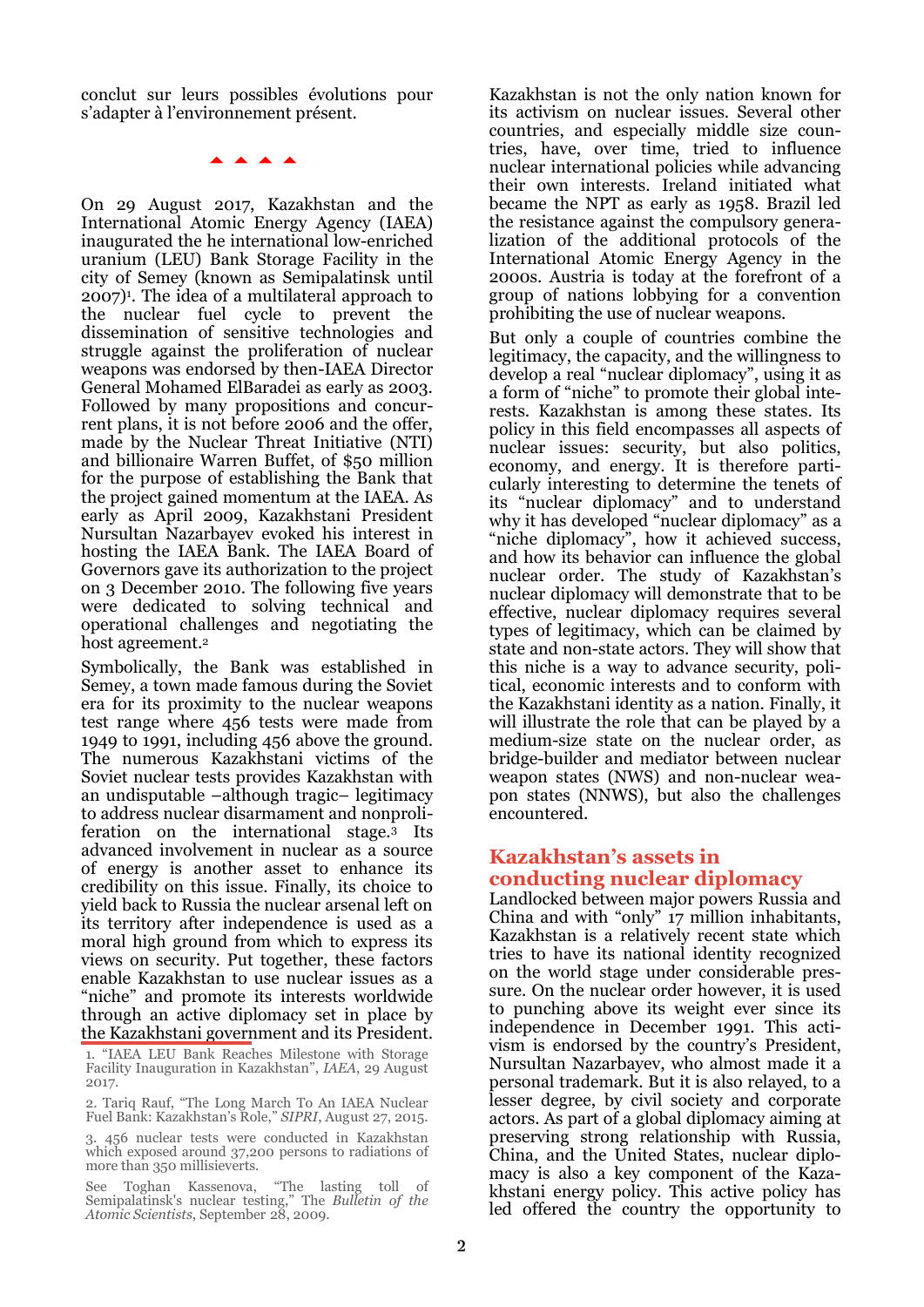defend key national interests while benefiting from a positive image on the world stage. The efficiency of this policy must however be slightly nuanced, as is the case for Astana's foreign policy in general, by its dependency on major powers to guarantee its economic development but also its political and physical survival, and by the current frictions of the global nuclear order.

#### **Semipalatinsk as a symbol of legitimacy**

Even since the first explosion in 1949, the Kazakhstani city of Semey has witnessed about 500 nuclear tests, including 200 above the ground.<sup>4</sup> Astana has recognized half a million people as officially affected by nuclear testing,<sup>5</sup> which made President Nazarbayev say that the "Kazakh *people have been through hundreds of tragedies similar to that in Hiroshima*".<sup>6</sup> This first-hand experience of the effect of nuclear weapons created a profound aversion among the population for all things nuclear. When the reality of the Soviet test program was made public in the wake of the transparency efforts of General Secretary Gorbachev (Glasnost), and that the local population became aware of its health impact, it led to the mobilization of the civil society with the creation in 1989 of the Nevada -Semipalatinsk movement to Stop All Nuclear Testing led by the poet Olzhas Suleimenov. This movement organized demonstrations and protests around the test sites and in Moscow, and circulated a petition that gathered two millions signatures in a few days asking for the closing of the test site.<sup>7</sup> This awareness movement also gained momentum because of the outcry provoked by the nuclear accident in Chernobyl in 1986.<sup>8</sup>

Having hosted Soviet ICBMs and nuclear bombers, Kazakhstan also benefits from a strategic and technical credibility on nuclear weapons. Even if only Moscow detained sensitive information regarding the use of the weapons, the dismantlement of the missiles, management of the contaminated sites and storage of weapon-usable material give it a special experience of issues usually restricted to NWS. Besides, its decision to renounce to the Soviet heritage and to join the NPT as a NNWS was described as exemplary and, in the words of the President, "earned [the Kazakhstani people] the moral right to call on the world to follow our experience." 9

Concerning the civilian use of nuclear power, Astana's legitimacy is chiefly built on its status as a leading exporter of uranium and its industrial capacities, which date from the USSR period, and specialize in fuel production. Despite the departure of many Russian experts in the field after the independence, Kazakhstan was able to attract foreign investments to develop this sector and to rapidly train a skilled workforce.

Finally, Astana's credibility is strongly linked to the personality of its leader. Indeed, Nursultan Nazarbayev has established a personal legitimacy on this issue thanks to his early activism against nuclear testing, which was first made public with his appearance in the demonstrations organized by the Nevada-Semipalatinsk movement. This early dedication gave him a strong popularity in his homeland, especially since he has always been consistent, ever since his first act as President of closing the testing site of Semipalatinsk in August 1991, in his public commitment to strengthening the nuclear order.

#### **Special interests to tackle nuclear issues**

In the earlier moment of its life as an independent country, Kazakhstan had to decide whether its security would be better assured by keeping the Soviet nuclear weapons on its soil or by joining the NPT regime as a NNWS. Given the immediate need to secure international recognition to guarantee the survival of the new state, and thus to accommodate both the Soviet Union and the United States, Nursultan Nazarbayev opted for the latter option in exchange of security assurances from all NWS. Unwilling to become the leader of a "Central Asian North Korea," <sup>10</sup> he founded his country on the principles of multilateralism and international cooperation, and on the assumption that "genuine security rests not on nuclear arsenals, but on peaceful foreign policy, internal stability and sustainable economic and political development of the country." <sup>11</sup> This decision was rational and not exclusively based on moral considerations.

The Soviet Union's Nuclear Testing Programme, CTBTO, <www.ctbto.org>.

<sup>5. &</sup>quot;Soviet nuclear tests leave Kazakh fallout," *BBC*  News, September 6, 2009.

<sup>6.</sup> Michael Reiss, *Bridled Ambition, Why Countries constrain their Nuclear Capabilities* (Washington DC: The Woodrow Wilson Center Press, 1995), p. 139.

<sup>7.</sup> Togzhan Kassenova, "The lasting toll of Semipalatinsk's nuclear testing," op. cit.

<sup>8. &</sup>quot;Nevada-Semipalatinsk - The Soviet Union's Anti-Nuclear Movement," An Interview with Almaz Estekov, *Eurasia Center*, July 1, 1999.

<sup>9.</sup> John C.K. Daly, "Kazakhstan Aims to Become a Nuclear Energy Player," *Silk Road Reporters*, June 22, 2015.

<sup>10.</sup> Togzhan Kassenova, "The Rollback States," in eds. Tanya Ogilvie-White and David Santoro, *Slaying the Nuclear Dragon* (Athens, GA: The University of Georgia Press, 2012), p. 99.

<sup>11.</sup> Statement by Yerzhan Ashikbayev, Deputy Minister of Foreign Affairs of Kazakhstan, at the 2015 NPT Review Conference, General Debate, April 27, 2015.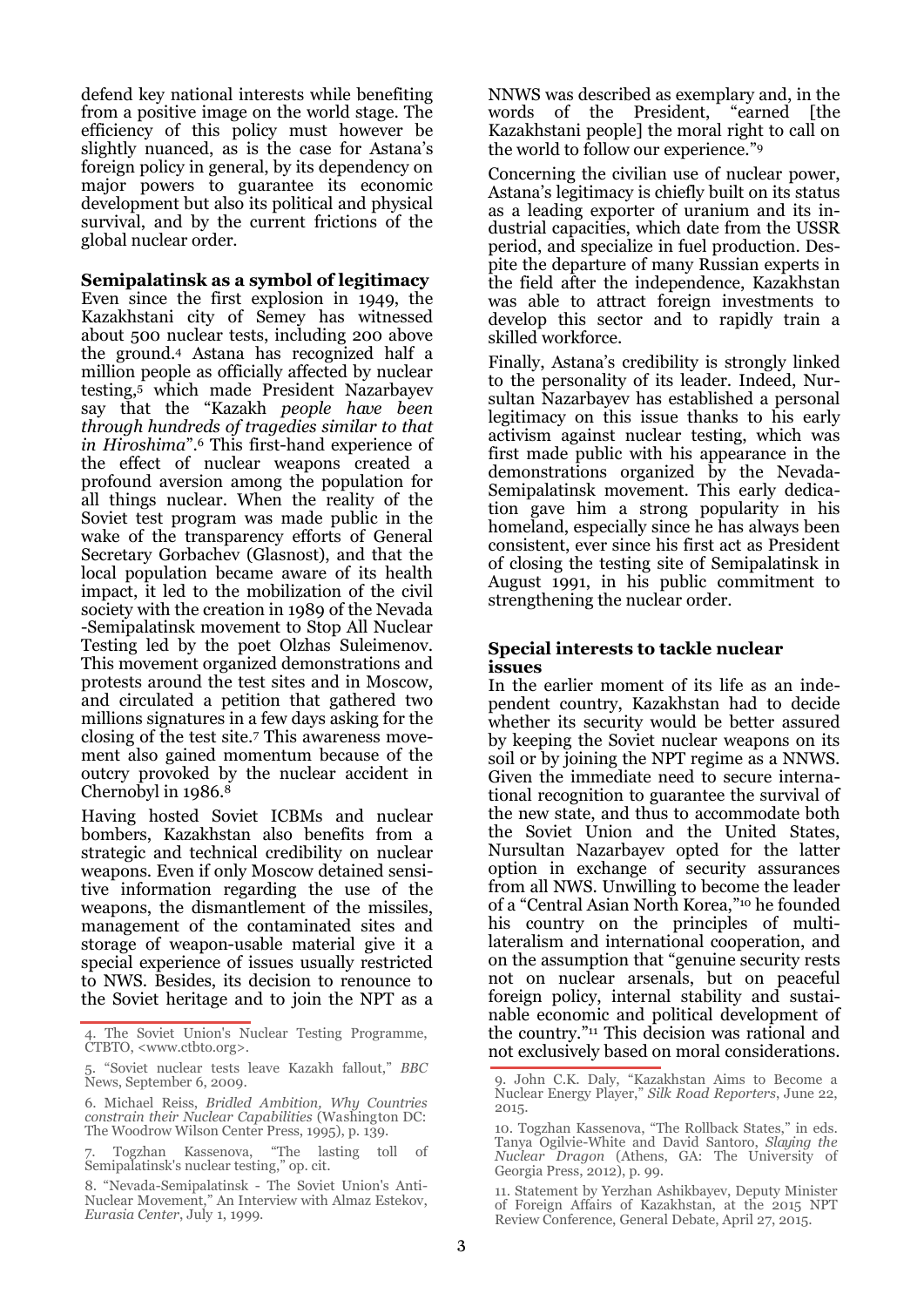It was taken with the firm intent to negotiate as best as possible this renouncement. Apart from the need to secure international recognition, the Kazakhstani leaders were aware that they lacked the skills in what composed at the time their national armed forces to manage such an arsenal. The realist position was therefore to barter it against concrete security assurances – as well as economic support.<sup>12</sup>

That being said, Kazakhstan's relationship with nuclear deterrence did not totally disappear with the repatriation of the ICBMs to Russia. Its security is still strongly linked to Moscow, via the Collective Security Treaty Organization (CSTO), signed in 1992 and renewed in 2002. On 25 February 2010, the director-general of the CSTO Nikolai director-general of the CSTO Bordyuzha suggested that Russia's nuclear umbrella was extended to the alliance, $13$  in words that were not very different from the official military doctrine lastly updated in 2014.<sup>14</sup> Since it is never evoked in an official and open manner, it is difficult to know if the government in Astana recognizes the existence of this nuclear umbrella and its value. But it is certain that some have wondered at the lack of coherence of states who promote the Central Asian Nuclear-Weapon-Free Zone Treaty and yet are allied to a major nuclear power whose strategy might integrate extended deterrence.<sup>15</sup> As it is, Kazakhstani representatives are usually discreet when it comes to extended deterrence and do not public denounce it as a hindrance to non-proliferation and disarmament.

Besides, Kazakhstan still leases to its northern neighbor the missile testing ranges of Sary Shagan and Kasputin Yar (as well as the Baikonur Cosmodrome), where the Russian Strategic Forces regularly test components of their nuclear arsenal, which illustrates a certain tolerance for the NWS's nuclear status. This situation can logically be explained by the economic benefits that Kazakhstan derives from the rent, since the country used to reap \$24 million a year from the various rents to Russia. This amount was reduced to \$16.276 million in 2016 following the return of some strips of lands no longer used by Russia to the Kazakhstani government, a decrease that was

criticized by the Kazakhstani Senate. The agreement with Russia will be up in 2020, when the two governments will have to decide whether they want to renew the lease or let Astana retrieve the test sites after an agreedupon clean-up.<sup>16</sup> If renewing the lease seems incompatible with a rigorous condemnation of nuclear deterrence, it is however the likeliest option since no official voices have spoken against it.

Generally speaking, to preserve its political autonomy, Astana's main foreign policy objectives are to stay on good terms with Russia, China and the West, which at times require an especially careful and agile diplomacy. The negotiations leading to the dismantlement of the ICBMs gave Kazakhstan a special importance in the eyes of the United States, which dedicated a lot of time and resources to organize the operations, but also of Russia in a time of delicate transition. Its successful endeavors to be a party to the START Treaty was another way to assert its sovereignty and to gain political importance.<sup>17</sup>

The country's continued commitment to nonproliferation and nuclear security still makes it an important partner for major powers and gives it some influence. For a relatively small country like Kazakhstan, this political clout can be measured by the number of one-to-one meetings with major powers, the reception of its leaders by Ministers and Head of States during visits, in particular in the United States<sup>18</sup>, the ability to be considered by international and foreign bureaucracies with important multilateral or bilateral initiatives, and to appear as a regional leader. This importance does not only translate into increased prestige but also into real political capital that can enable Kazakhstan to promote its various interests by taking advantage of the fact that it has direct access to the major powers decision -makers and is offered to speak out on influential podiums.

Economically speaking, Astana nurtures four main ambitions regarding nuclear energy: becoming the world largest uranium producer (achieved in 2011 with 41 percent of mined uranium), supplying nuclear fuel, producing electricity through a national nuclear program, and eventually selling reactors in

<sup>12.</sup> Anuar Ayazbekov, "Kazakhstan's Nuclear Decision Making, 1991–92," *The Nonproliferation Review*, vol. 21, n°2, p. 149-168, October 2014.

<sup>13. &</sup>quot;Russia: The Nuclear Umbrella and the CSTO", *Stratfor*, February 25, 2010.

<sup>14.</sup> The President approved the new edition of the Military Doctrine, 26 December 2014, < http:// kremlin.ru/events/president/news/47334>.

<sup>15. &</sup>quot;Nuclear umbrellas and nuclear umbrella states", ILPI, Resources, < http://nwp.ilpi.org/?p=1221>.

<sup>16. &</sup>quot;Joshua Kucera, "Kazakhstan MPs Want to Raise Russia's Rent For Military Sites," *Eurasianet.com*, February 16, 2016.

<sup>17.</sup> Anuar Ayazbekov, "Kazakhstan's Nuclear Decision Making, 1991–92", op. cit.

<sup>18.</sup> Nursultan Nazarbayev was the first President from Central Asia received by President Trump, in January 2018. See "Remarks by President Trump and President Nursultan Nazarbayev of Kazakhstan in Joint Press Statements," White House, January 16, 2018.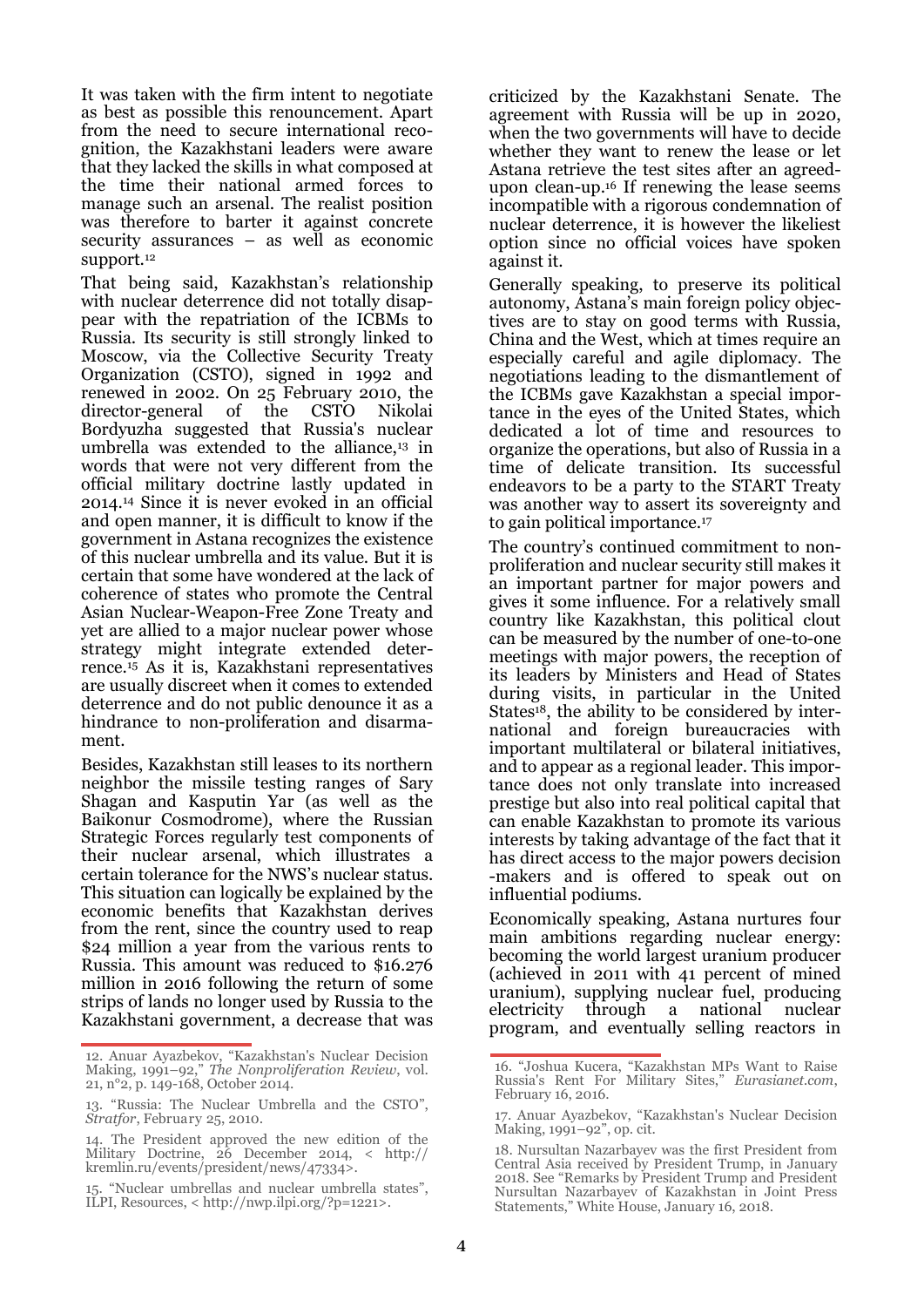cooperation with Russia.<sup>19</sup> These economic interests require major foreign investments and an integration in international trade. They also necessitate a respect of global norms, a reputation of respectability and of skill, which are at the roots of the efforts of exemplarity deployed by the country. Historically, economic factors influenced Kazakhstan's decision to forgo the nuclear military option, and deals between Astana and Washington were signed in this context. Thanks to their diplomatic efforts, the Kazakhstanis obtained 84 million dollars in dismantlement assistance, 200 million dollars in economic investment from 1993 to 1996, and a tripling of U.S. economic assistance, all relating to the repatriation of the arsenal.<sup>20</sup>

In 2006, the House of Representative saluted the outstanding cooperation of the Kazakhstani government in implementing the Cooperative Threat Reduction (CTR) program and in 2008, two Congressmen proposed the name of President Nazarbayev for the Nobel Peace Prize, a nomination also considered by Japanese Representatives in 2012.<sup>21</sup> This recognition and positive depiction is essential for a leader who is preoccupied by giving a favorable image of his country and his own person and counterbalancing the criticism associated with human rights violations, corruption, and a poor democratic record.<sup>22</sup> If personal acclaim – both domestically and abroad - is not the only motivation of President Nazarbayev's nuclear diplomacy, he clearly perceives the identification of his country as a norm-abiding and constructive actor on the international stage as a national interest.<sup>23</sup> This perception and this "national identity conception" <sup>24</sup> is shared by the population who takes pride in the position adopted by its government in favor of disarmament and non-proliferation.<sup>25</sup>

21. Joshua Kucera, "Two US Congressmen Think Kazakhstan's President Deserves a Nobel Peace Prize," *Eurasia.net*, July 2, 2008 and Renat Tashkinbayev, "Japanese deputies nominated Nazarbayev for Nobel Peace Prize," *Tengri News*, August 29, 2012.

22. Ariel Cohen, *Kazakhstan: The Road to Independence, Energy Policy and the Birth of a Nation* (Washington DC: The Central Asia-Caucasus Institute, 2008), p. 32.

23. Graham T. Allison, *Introduction to Epicenter of Peace*. (Hollis, NH: Puritan Press), February 1, 2002.

24. Jacques Hymans, The *Psychology of Nuclear Proliferation: Identity, Emotions and Foreign Policy*  (New York: Cambridge University Press, 2002).

25. Jillian Keenan, "Kazakhstan's Painful Nuclear Past Looms Large Over Its Energy Future," *The Atlantic*, May 13, 2013.

#### **A multi-directional diplomacy**

#### **From banning nuclear tests to banning nuclear weapons**

As might be expected given the historical traumas left by Semipalatinsk, an important part of the country's nuclear diplomacy is dedicated to the struggle against nuclear testing. As a state party to the CTBT, it built an International Training Centre on seismic activities in Almaty and was the host of a major on-site exercise in 2008, one of two such exercises organized by the Secretariat since its creation. In 2015, the Kazakhstani Foreign Minister Erland Idrissov and the Japanese Foreign Minister Fumio Kishida cochaired a conference held on the sidelines of the UN General Assembly to facilitate the CTBT's entry into force. On this occasion, the Secretary Lassina Zerbo mentioned the special role that the two countries, because of their specific history, could play in promoting the implementation of the CTBT, stating that "*Kazakhstan has a moral responsibility with regard to leading the CTBT closer to its entry into force*."26 In December 2017, Kazakhstan committed to set up a new facility to monitor radionuclides, in cooperation with Canada.<sup>27</sup>

At the UN, it successfully lobbied in favor of the creation of an International Day against Nuclear Tests, officially set on August 29 by the General Assembly Resolution  $64/35.^{28}$ Through the Nazarbayev Foundation, it sponsored the NGO "The Atom (Abolish Testing. Our Mission) Project", which set itself since 2012 "leading the fight against nuclear testing" and is promoting a petition for a world free of nuclear weapons which has to this day received  $312$   $387$  signatures (June 2018).<sup>29</sup>

Because of its status of NNWS but also of its close links with NWS, Kazakhstan sees itself as a potential mediator between both group of states, a "bridge-builder" <sup>30</sup>, able to strike compromises by promoting the importance both of non-proliferation and disarmament. On disarmament, its traditional strategy was

26. Seana K. Magee, "Japan, Kazakhstan urged to lead push for global nuclear test ban," *The Japan Times*, September 23, 2015.

27. Almasbek Bekzhumadilov, "Kazakhstan, Canada to cooperate to strengthen CTBT," *The Astana Times*, December 2, 2017.

28. Togzhan Kassenova, "The Rollback States", op. cit.. See the UN General Assembly Resolution  $\frac{64}{35}$ , December 2, 2009, "International Day against Nuclear Tests."

29. See the website <http:// www.theatomproject.org/100K/>.

<sup>19.</sup> Togzhan Kassenova, "Kazakhstan's nuclear ambitions," *The Bulletin of the Atomic Scientists*, February 28, 2008.

<sup>20.</sup> Michael Reiss, *Bridled Ambition, Why Countries constrain their Nuclear Capabilities*, op. cit.

<sup>30.</sup> Robert Guttman, "A Successful Strategic Partnership," *Transatlantic Magazine*, February 11, 2013.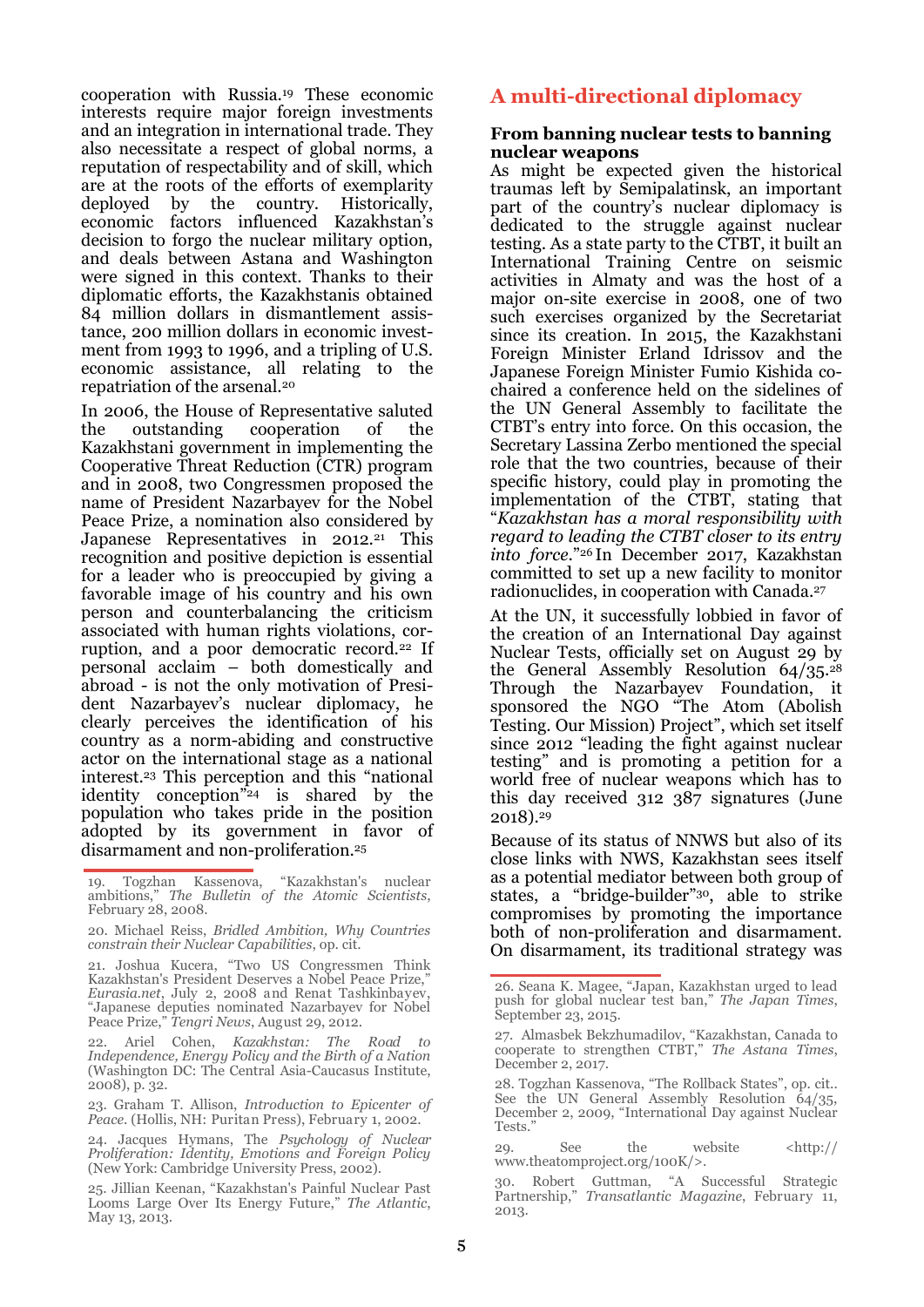to keep a realistic perspective by focusing on issues such as the CTBT, the Fissile Material Cut-off Treaty, and bilateral arms control negotiation. Unwilling to offense its powerful partners, the government avoided until recently to commit itself in favor of a convention banning nuclear weapons, even if the crisis in Crimea pushed it to increase its criticism against the lack of progress of the NWS in reducing their stockpiles and upholding their security assurances to country having renounced their nuclear arsenals, namely Ukraine and Kazakhstan.

With the NPT Review Conference in 2015 and the momentum gained by the Humanitarian initiative, this position evolved slightly with a greater emphasis on the need for the NWS to respect their disarmament commitments. Following the conference, the government made the decision to back the Humanitarian pledge, which received the support of the UN General Assembly Resolution 70/48.31 In September 2015, Nursultan Nazarbayev defended a Nuclear-Weapons-Free World Declaration at the General Assembly, initiative that was later formally adopted in December.<sup>32</sup> This declaration was the fruit of five years of diplomatic work for the Kazakhstanis who first mentioned it in 2010 during the Nuclear Security Summit and managed to gather support among various delegations who agreed to co-sponsor it.<sup>33</sup> During his speech, the President linked this ambition to his 2045 Global Strategic Initiative Plan, a plan that would eradicate by 2045, a century after the creation of the United Nations, the threat of war by promoting security, development but also the elimination of nuclear weapons worldwide.<sup>34</sup>

To encourage disarmament, Kazakhstan insists on the fact that security doctrines based on nuclear weapons must be blamed for instances of proliferation. For the government, the twenty-odd nuclear threshold states could opt for developing full-fledge capabilities if the NWS continue to prove the value of these weapons by investing heavily in their modernization.<sup>35</sup> Besides, as early as 2006,

32. UN General Assembly Resolution 70/57, December  $\frac{7}{7}$ , 2015,  $\frac{70}{57}$ , "Universal Declaration on the Achievement of a NuclearWeapon-Free World".

33. Sadyk Karim, "FM Idrissov: The World Supports a Vision of a Nuclear-Weapons-Free Planet," *The Astana Times*, February 20, 2016.

34. Address by His Excellency Nursultan Nazarbayev, President of the Republic of Kazakhstan at the opening debate of the 70th session of the UN General Assembly New York, September 28, 2015.

35. "Nazarbayev: nuclear-weapon states should set example in arms reduction", *Vestniz Kavkaza*, March 2, 2016.

President Nazarbayev indicated his conviction in the obsolescence of nuclear weapons, stating that "*The obsolete concept of achieving security through mutual nuclear deterrence between rival states has been fully proven to be archaic*."<sup>36</sup>

Logically, the country was therefore very involved in all the process to adopt a norm stigmatizing nuclear weapons. During the negotiation leading to the adoption of a Treaty for the Prohibition of Nuclear Weapons, Kazakhstan played an active role with a number of statements pronounced during the diplomatic gatherings and a willingness to include in the core interdictions of the Treaty the prohibition of subcritical tests and of transit of nuclear weapons.<sup>37</sup> Although those elements were eventually left out of the final version, Astana signed the Treaty on March 2, 2018.38 The process for ratification has been launched shortly after.<sup>39</sup>

#### **Favoring multilateral diplomacy to solve non-proliferation crises**

On the proliferation side, Astana also favors an active policy. With regards to the Iranian nuclear crisis, it attempted to play the role of a mediator between the P5+1 and Iran by providing location for the initial talks in 2013, which led to the Geneva agreement in November 2014. This role was acknowledged at a meeting between officials of the two countries in February 2016, during which Iranian Foreign Minister Zarif stated that Teheran does not "*forget the role that Kazakhstan played in gaining diplomatic achievements of the (Iranian) peaceful nuclear case*",<sup>40</sup> but also by the United States. In December 2015, Secretary of State John Kerry remarked that Kazakhstan was also helpful in the implementation of the deal, "*providing some of the natural uranium material that Iran has received in exchange for its enriched material, and helping to facilitate the shipment*." John Kerry remarked that this contribution "*builds on its hosting of early rounds of the P5+1 talks that led to the successful conclusion of the JCPOA*", and

36. Sadyk Karim, "FM Idrissov: The World Supports a Vision of a Nuclear-Weapons-Free Planet," op. cit.

37. Nuclear Ban Treaty Daily, *Reaching Critical Will*, vol. 2, n° 13, July 6, 2017.

38. J. Nastranis, "Kazakhstan Signs Ban Treaty After Security Council Debut," *In Depth News*, March 5, 2018 .

39. "Iran Not to Forget Kazakhstan's Role in Nuclear Deal: Zarif," *Tasmin News Agency*, February 7, 2016 .

40. Statement by the delegation of the Republic of Kazakhstan at the General debate of the Second session of the Preparatory Committee for the 2020 Review Conference of the Parties to the Treaty on the Non-Proliferation of Nuclear Weapons, Geneva, April 24, 2018.

<sup>31.</sup> UN General Assembly Resolution, 70/48, December 7, 2015, "Humanitarian pledge for the prohibition and elimination of nuclear weapons"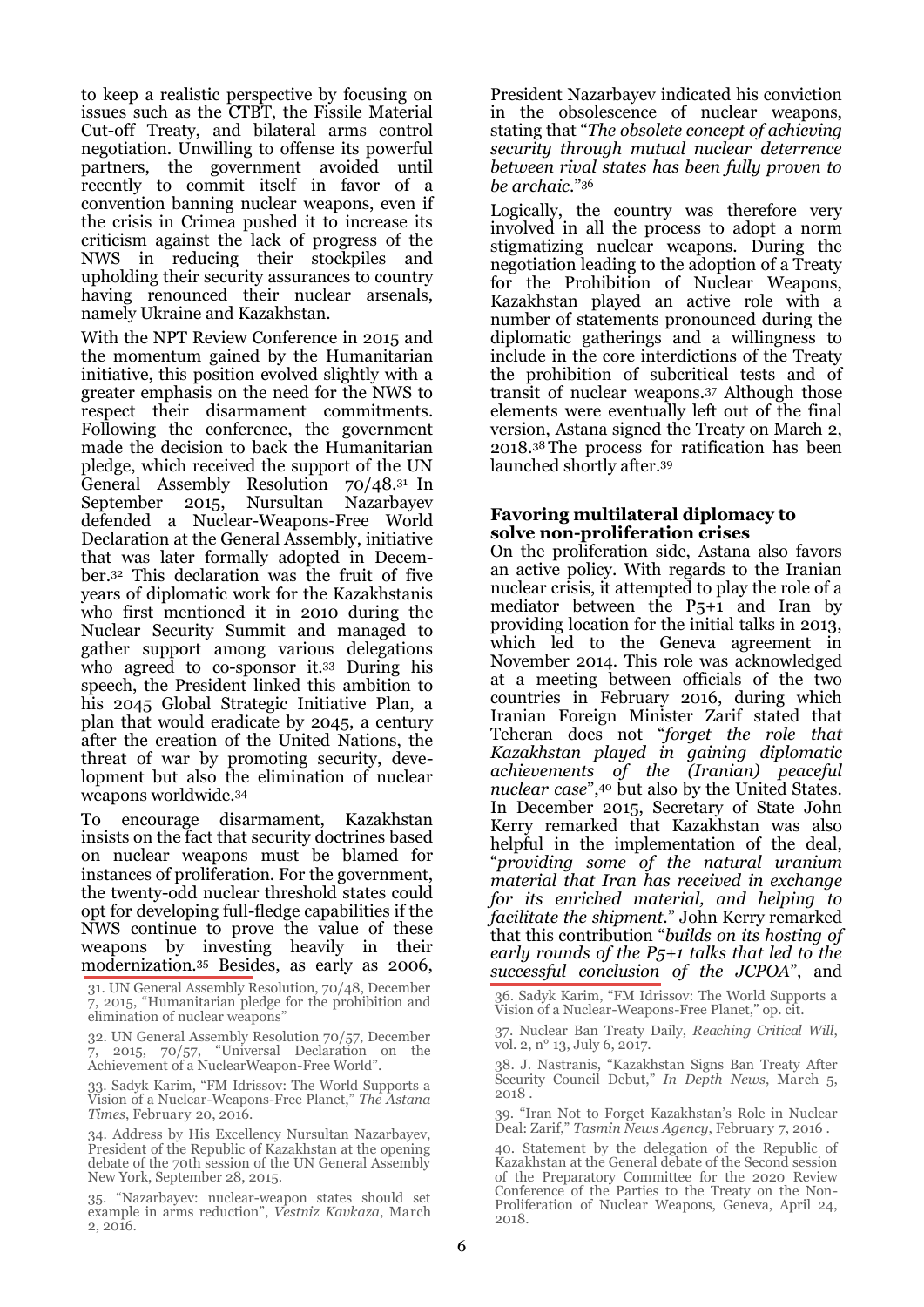mentioned that he "*spoke with Foreign Minister Idrissov [on December 28, 2015] to convey the thanks of the United States for all of these efforts"*. 41

As a founding member of the CANWFZ, it participated in the extension of IAEA additional protocols in the region and consistently supports their universalization.<sup>42</sup> One of its major successes in this domain is the designation, in June 2015, of the Ulba Metallurgical Plant, in Oskemen, as the location of the IAEA international fuel bank of low-enriched uranium, an initiative designed to reassure states choosing not to develop enrichment capacities.<sup>43</sup> The IAEA LEU Bank, a project that has been approved by the Board of Governors in 2010, made a major breakthrough on 27 August 2015 with the signature of a Host State Agreement between the IAEA and Kazakhstan44 and was inaugurated on 29 August 2017. While the IAEA is in charge of procuring LEU (which should be completed by 2018, Kazakhstan carried out the building of a new storage facility building by the Ulba Metallurgical Plant in Öskemen.<sup>45</sup> The Agency and Kazakhstan worked jointly to make sure that this building meets the high safety and security standards and is properly designed for its purpose. Finally, the IAEA has also been working with third parties to insure that the transport of LEU and related equipment is possible to and from the Bank. As early as June 2015, the IAEA and Russia signed such a Transit agreement.<sup>46</sup> A similar agreement was signed with China in April 2017.<sup>47</sup>

#### **Benefiting from nuclear energy as a responsible stakeholder**

For the Kazakhstani government, the LEU Bank is an opportunity to prove that it possesses a stable and reliable nuclear industry, that its commitments towards non-

41. John Kerry, "An Update on Progress Toward Implementation Day of the JCPOA," *Press Statement*, December 28, 2015.

42. Statement by the Deputy Minister of Foreign Affairs of the Republic of Kazakhstan Yerzhan Ashikbayev at the NPT Review Conference, April 28, 2015.

43. Alexander Nitzsche, "IAEA Moves Ahead on Establishing Low Enriched Uranium Bank in Kazakhstan," *IAEA*, June 11, 2015.

44. Miklos Gaspar, "IAEA and Kazakhstan Sign Agreement to Establish Low Enriched Uranium Bank, *IAEA Office of Public Information and Communication*, August 27, 2015.

45. "IAEA LEU Bank Reaches Milestone with Storage Facility Inauguration in Kazakhstan," op. cit.

46. Aabha Dixit, "IAEA and Russia Sign Transit Agreement for IAEA Fuel Bank," *IAEA Office of Public information and Communication*, June 18, 2015.

47. Laura Gil, "IAEA and China Sign Transit Agreement for LEU Bank," *IAEA Office of Public information and Communication*, April 10, 2017.

proliferation are robust and therefore to attract more investments from abroad to modernize the sector. With various cooperation agreements and especially a strong partnership with Russia, Astana, through its leading and state-owned firm Kazatoprom is indeed reinforcing its position in uranium production, but also fuel manufacturing. While a conversion plant should be built in cooperation with the Canadian Cameco by 2018 and start operating in 2020, the Ulba Metallurgical Plant is already a major producer of fuel pellets. The company, own by Kazatoprom, is willing to develop its activities in the frontend of the fuel cycle. This ambition should be made especially possible thanks to a major extension of the plant designed in cooperation with Areva.<sup>48</sup>

Kazakhstan is also working to exploit nuclear electricity in the near future. Two projects are presently being examined. In cooperation with the Russian firm Rosatom, Kazatoprom could open a VVER nuclear power plant, from 300 to 1200 MWe capacity, near the city of Kurchatov, in Eastern Kazakhstan. A draft intergovernmental agreement was signed in September 2014 detailing the conditions of construction. In January 2015, the Ministry of Energy implied that a second reactor could also be built if needed in Balkhash (center of the country). This second reactor would in all probability be a Westinghouse AP1000 sold by the Japanese firm Toshiba. Official announcements for these projects had still not be made, as Kazatoprom is completing a feasibility study for the end of 2018.<sup>49</sup>

The energy programme receives limited support from the civil society, and the public is especially weary of the environmental impact of the new installations.<sup>50</sup> The governmental answer to these protests is an increase in nuclear safety and security. It has received praise for its openness in the implementation of the CTR, which, thanks to an investment of more than 240 million dollars of the US government,<sup>51</sup> enabled the "*complete elimination of weapons of mass destruction; removal and destruction of more than 1,000 nuclear warheads and their delivery systems; destruction of 148 silos; dismantling of infrastructure of the former Semipalatinsk war landfill; completion of the "Sapphire" project [removal of fissile material]; conversion of the military industry; [creation* 

<sup>48.</sup> Uranium and Nuclear Power in Kazakhstan, <http://www.world-nuclear.org>, Updated June 2018. 49 Ibidem.

<sup>50.</sup> Togzhan Kassenova, "Kazakhstan's nuclear ambitions," op. cit.

<sup>51.</sup> Relations With Kazakhstan, Bureau of South and Central Asian Affairs, *Fact Sheet*, State Department, February 8, 2016.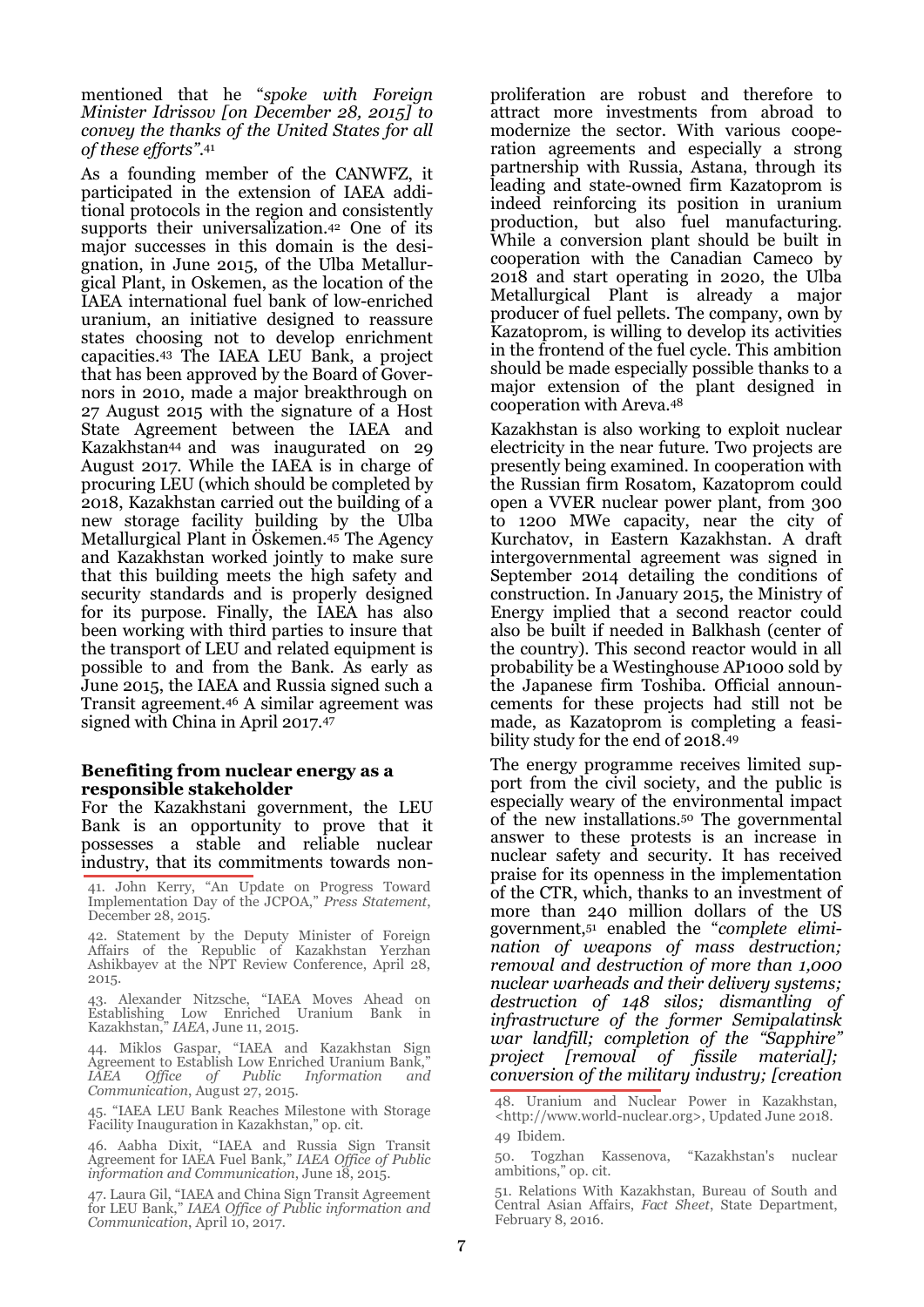*of] a modern system of export control of dualuse products; and transportation of spent nuclear fuel of the BN-350 reactor to a safe storage*."<sup>52</sup> Kazakhstani leadership has also been saluted during the Nuclear Security Summits (NSS) and President Obama even evoked "*the outstanding leadership of President Nazarbayev and the people of Kazakhstan*" in this domain.<sup>53</sup> Having participated to all three NSS, Kazakhstan also hosted a Sherpas meeting in Almaty to prepare the 2016 Summit on 2-4 November 2015.<sup>54</sup>

#### **Constructing an identity on nuclear issues**

Finally, the promotion of the image of the country and of its leader is pursued through attempts to gather symbolic or institutional recognition. In the wake of the fuel bank, Kazakhstan has formally made a bid to host the next Nuclear Security Summit and has recently organized in Astana the Pugwash Conference on Science and World Affairs in 2017, the International Physicians for the Prevention of Nuclear War (IPPNW) World Congress in 2014 and an International Anti-Nuclear Conference in 2012. From 2016 to 2017, Astana also assumed the chair of the Hague Code of Conduct against the proliferation of ballistic missiles (HCOC). Lastly, its long-standing endeavors to gain a seat to the IAEA Board of Governors<sup>55</sup> echoes its campaign for a non-permanent seat on the Security Council for 2017-2018, race that was won by Kazakhstan against Thailand. The link between the nuclear diplomacy of Kazakhstan and the seat to the Security Council was clearly made in 2015 during the NPT Review Conference, during which the Kazakhstani representative stated that "*the global process of non-proliferation and disarmament and the multilateral approach to resolving global security issues […] will be high on our agenda if we gain a non-permanent seat on the Security Council for 2017-2018*."<sup>56</sup>

#### **Assessment**

As a niche, this diplomacy has been rather effective for Kazakhstan in the first twenty years of its existence as a state. Not only did it contribute to the acquisition of security guarantees and to its initial recognition as an independent state, but it definitely increased its leverage and prestige on this international scene. As an example, it can be assumed that without it, President Nazarbayev probably would not have met as often with American Presidents. Kazakhstan's nuclear diplomacy may have been a factor in its election to the UN Security Council in June 2016. Eventually, it played a substantial role in its economic development at the onset and still does with about 25,800 persons working for Kazatoprom today,<sup>57</sup> and a revenue of 1.87 billion dollars in radiochemical exports (including natural uranium exports) in 2016.<sup>58</sup>

This policy has also been instrumental in shaping a Kazakhstani national identity, in the first years after the creation of the independent country. Regarding nuclear-testing, disarmament and non-proliferation, the population and the government internalized their preference for a nuclear-free world. This was recalled by the ambassador to the United States Karait Umarov, who affirmed that "*for Kazakhstan, a nuclear weapons-free future is not just a slogan. It has always been at the core of our national identity building*."<sup>59</sup> Not only can Kazakhstanis take pride in their efforts for bringing around what they perceive as a more peaceful future, but they can also enjoy the congratulations and testimony of recognition of foreign governments which can only increase their conviction in their own self -righteousness and importance. Hillary Clinton gave proof of this recognition when she declared in 2012 that the United States "*view[s] Kazakhstan not only as a regional player, but also as a global leader*" and estimated that "*few countries can be compared to Kazakhstan in terms of its experience in non-proliferation*".<sup>60</sup>

The results of the civilian nuclear policy on the formation of a national identity is probably more ambivalent, because of the mistrust of

<sup>52.</sup> Nunn Lugar Program, Permanent Mission of the Republic of Kazakhstan to the United Nations Office and other International Organizations at Geneva.

<sup>53.</sup> Barack Obama, "Remarks by President Obama, President Medvedev of Russia, and President Nazarbayev of Kazakstan at Trilateral Announcement", Seoul, March 27, 2012.

<sup>54. &</sup>quot;The National Coordinators Meeting took place in Almaty for the preparation of the 4th Global Nuclear Security Summit," Institute of Nuclear Physics of Ministry of Energy of the Republic of Kazakhstan, December 10, 2015.

<sup>55. &</sup>quot;Kazakhstan hoping to join IAEA Board of Governors," *Tengrinews*, November 28, 2013.

<sup>56.</sup> Statement by the Deputy Minister of Foreign Affairs of the Republic of Kazakhstan Yerzhan Ashikbayev at the NPT Review Conference.

<sup>57.</sup> Kazatoprom, Integrated Annual Report 2016.

<sup>58.</sup> Observatory of Economic Complexity, Kazakhstan, accessed June28, 2018.

<sup>59.</sup> Tom Michael, "Establishing Int'l Uranium Bank, Helping Nuclear Deal in Iran Latest Kazakh Contributions to Global Security", *Edge Kazakhstan*, July 15, 2015.

<sup>60 &</sup>quot;Hillary Clinton thanked Kazakhstan for working with IAEA on creation of nuclear fuel bank, *Tengrinews*, October 8, 2012.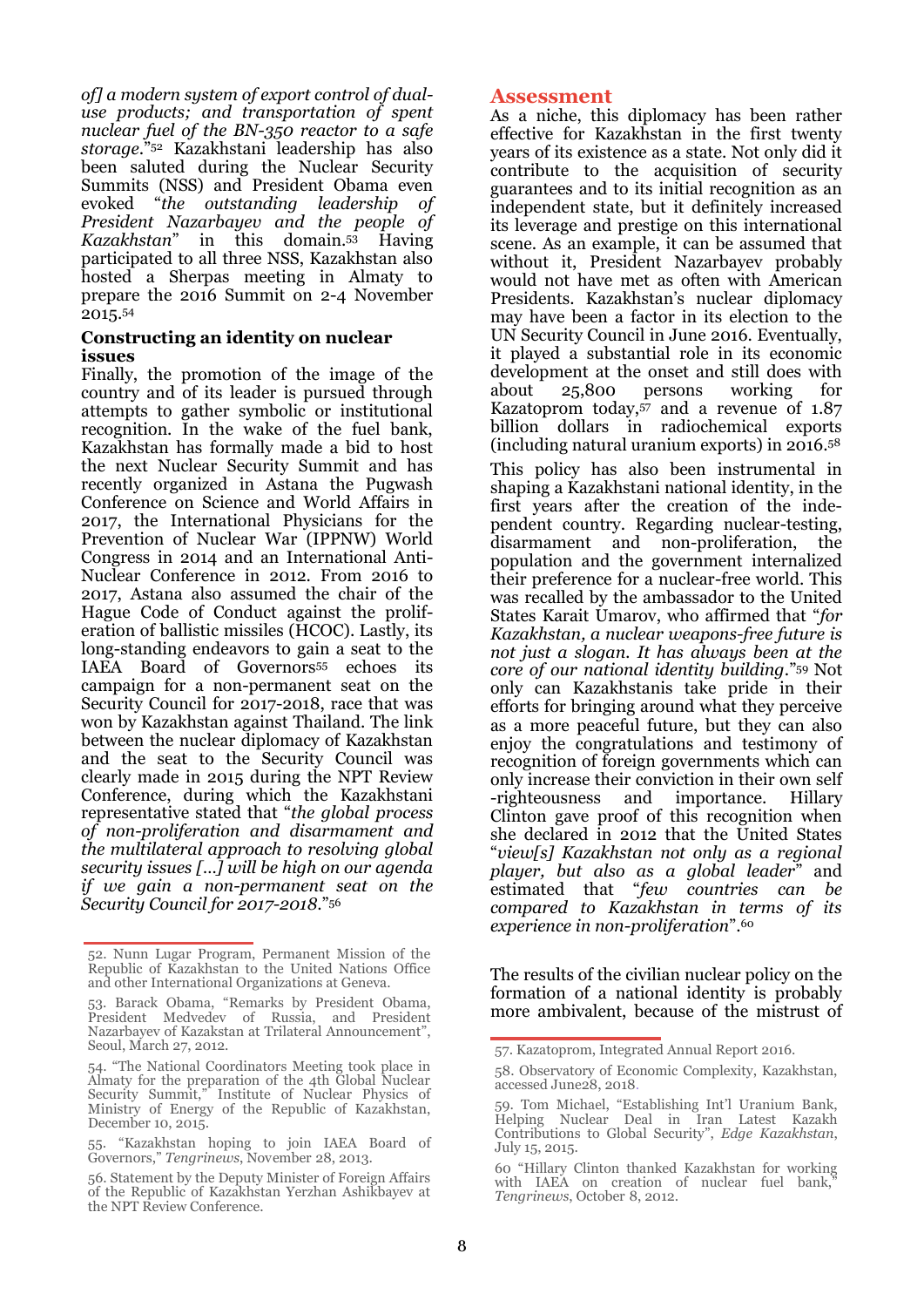the civil society for all things nuclear.<sup>61</sup> However, as we have seen, the government tries to reassure its citizens and to show its consistency by adhering to high standards in nuclear safety and security. Besides, even if the fear of the population for nuclear hazards is genuine, there is no strong and independent civil society in the country to voice these concerns and efficiently oppose the governmental projects.<sup>62</sup> Finally, the obvious economic benefits of this policy have the potential to assuage most doubts among the public. Given the current development of nuclear energy worldwide, this policy is bound to remain effective for the coming years, especially if the announced plans of extending the industrial uranium chain of value in the country and of building power plants and relying on nuclear energy come to fruition.

The evolution of the global nuclear order may however have a damaging role on Kazakhstan's nuclear diplomacy. First, the divisions between NWS and NNWS have become even sharper with the adoption of the Ban Treaty, and Astana may find it even more complex to find common grounds between the two sides and to put forward acceptable initiatives which may not be only easily-agreed upon empty verbiage but have a concrete and constructive impact. This difficulty was made obvious during the 2015 NPT Review Conference, which ended in a failure, and showed apparently irreconcilable differences between states on the question of disarmament. While the 2010 NPT Review Conference had promoted a step-by-step approach to the implementation of Article VI of the NPT, which gave an opportunity for some states to play an intermediary role and find concrete solutions agreeable to all, the 2015 edition saw a profound divide between the NWS and their allies, willing to preserve the approach adopted in 2010 despite its limitations, and an increasing group of NNWS convinced that the incremental process had showed its deficiencies and had to be replaced by a radical approach centered around a new norm banning nuclear weapons.

In this context, Kazakhstan, like other states usually following a middle-of-the-ground approach, finds it more difficult to play a constructive role as a bridge-builder. The working papers it contributed to, on the CTBT, uranium mining and the Central Asia Nuclear-Free Zone, seemed to illustrate a willingness to avoid the most confrontational stakes. The

same can be said with regards to the hesitation of the government concerning the signature of the Humanitarian Pledge. Because of a preference for consensus-building and working with the confidence of both NWS and NNWS, but also because of its specific security arrangement with Russia, Kazakhstan used to refrain from language calling for radical steps such as the prohibition of nuclear weapons.<sup>63</sup> But the failure of the conference and the difficulty to predict in the foreseeable future a context favorable to compromises between the two groups pushed it to adopt the Humanitarian Initiative's principles and demands, in order to display its solidarity with the states favoring disarmament and prove its commitment to a nuclear-free world, in coherence with its well-publicized prodisarmament identity. This was expressed most recently at the UN General Assembly where the Kazakhstani representative stated that "*Kazakhstan is calling for negotiations for a Comprehensive convention on nuclear weapons, which would prohibit and eliminate nuclear weapons within a specific timeframe in an irreversible and verifiable manner*."<sup>64</sup> This new posture led to its participation in the Ban Treaty negotiation and its signature of the text.

If this shift is understandable given the international context and the crisis met by multilateral non-proliferation and disarmament, it could nevertheless have a detrimental impact on the country's nuclear international policy. The political and strategic gains it made thanks to this niche diplomacy were the fruit of a proximity with the NWS, and especially Russia and the United States, particularly when it renounced nuclear weapons or implemented the CTR Programme. As one of the many voices promoting the Ban Treaty against the interest of nuclear states, it may end up losing its proximity with NWS and its relative importance as a key interlocutor on these issue may therefore diminish.

The problem for Astana will probably be that channeling its various interests into a coherent diplomacy may become increasingly complex. Economically, Kazakhstan should

<sup>61. &</sup>quot;Tom Parfitt, "As memories of Soviet tests fade, Kazakhstan looks to nuclear future," *The Guardian*, December 1, 2010.

<sup>62. &</sup>quot;Civil society profile: Kazakhstan, State of Civil Society, CIVICUS World Alliance for Citizen Participation, 2011.

<sup>63.</sup> See for instance the Statement by H.E. Ambassador Kairat Abdraki1manov, Permanent Representative of the Republic of Kazakhstan at the General Debate of the First Committee, 71st session of the United Nations General Assembly, New York, October 3, 2016.

<sup>&</sup>quot;*We believe that it is necessary to demonstrate further concrete and bold steps as soon as possible to achieve our noble goal of building a nuclearweapon-free world. At the same time, prudence must be exercised not to jeopardize international*."

<sup>64.</sup> Remarks by Mr. Yerbolat Sembayev, Ambassadorat-Large, Ministry of Foreign Affairs of the Republic of Kazakhstan, at the Open-ended Working Group on nuclear disarmament, Geneva, May 12, 2016.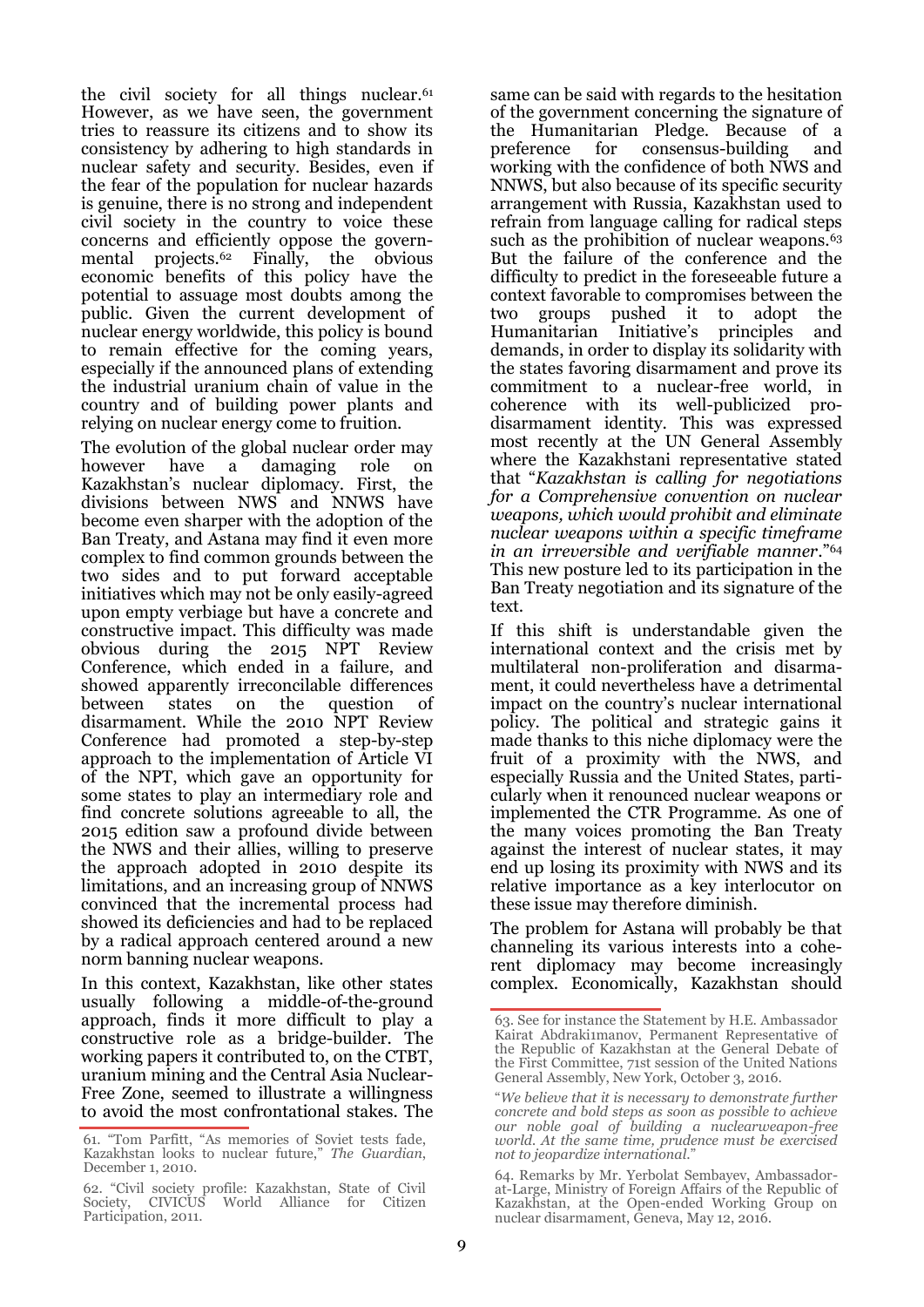position itself in favor of developing nuclear energy worldwide, but this may enter in contradiction with its emphasis on the health and environmental dangers of nuclear energy and may provoke a gap between local communities and state-owned corporations. With regards to strategy and security, the government's frequent statements according to which deterrence does not bring security must be nuanced by its formal alliance with Moscow. More specifically, Astana should consider to what extent its signature of the TPNW is compatible with leasing part of its territory to Russia, which is using it as testing grounds for nuclear-carrying ballistic missiles. This question of the lease of the sites of Kasputin Yar, Sari Shagan (and to some extent Baikonur) is even more problematic as local populations and NGOs are pushing for a change of policy because of the environmental damage made to the region because of the tests.65 Public protests have also been organized against new projects of setting Russian testing grounds in Kazakhstan.<sup>66</sup>

Politically, the Kazakhstani diplomacy, characterized as "multi-vector" since the independence and relying on close relationships with Russia, but also China and the United States, especially to encourage foreign investments, means that it is interacting with the three most powerful NWS.<sup>67</sup> To keep good relations with all three powers, Astana has long pursued a balanced approach of the nuclear global order by insisting on the importance of disarmament, but also non-proliferation and civilian use of nuclear energy. But with the recent shifts observed after the adoption of the Ban Treaty, and with the declining urgency of projects such as the CTR in Central Asia, it is not sure that the country will be able to preserve its relevance for NWS while maintaining a strong commitment in favor of disarmament. Thus, its "self-esteem" interest in this field may eventually come in contradiction with the other drivers of its foreign policy.

#### **Conclusion**

As demonstrated by this paper, the development of a nuclear niche diplomacy answers a plurality of interests and can bring a country enhanced security, political standing, economic power but also boosts its self-esteem. The case studied show that in Kazakhstan, these four incentives were at the roots of the diplomatic endeavors. For Astana, this niche diplomacy brought positive returns, even if different actors may have benefited from the initiatives (state or non-state). As seen, the efficiency of its diplomacy was boosted thanks to the legitimacy of the national actors on all nuclear themes, which include strategy and disarmament, non-proliferation, nuclear security and safety but also the peaceful use of nuclear energy.

Choosing a niche diplomacy in coherence with its assets but also its interests, Astana has so far benefited from its choice in terms of security, standing, economy but also selfesteem given that its officials admitted that this policy had been instrumental in shaping the country's national identity. The transformation of the global nuclear order may put a strain on this policy, and yet, the challenges of the present time (persistence of nuclear testing in North East Asia, rising tensions between the Russia and the West, nuclear maturity of China, emergence of new civilian nuclear stakeholders, both as recipient and sellers of nuclear material and technologies…) are such that if well-articulated and adaptive, it may keep its relevance and remain an asset for the influence of Kazakhstan worldwide.

The opinions expressed in this text are the responsibility of the author alone.

<sup>65.</sup> Arman Kaliyev, "Alarm grows in Kazakhstan as Kremlin boasts success in recent missile tests," *Caravanserai*, April 6, 2018.

<sup>66.</sup> Farkhad Sharip, "Public Protests Against Russian Military Presence Mounting in Kazakhstan," *Eurasia Daily* Monitor, vol.14, n°145, November 9, 2017.

<sup>67.</sup> Michael Clarke, "Kazakhstan's Multi-vector Foreign Policy: Diminishing Returns in an Era of Great Power "Pivots"?", *The ASAN Forum*, April 9, 2015.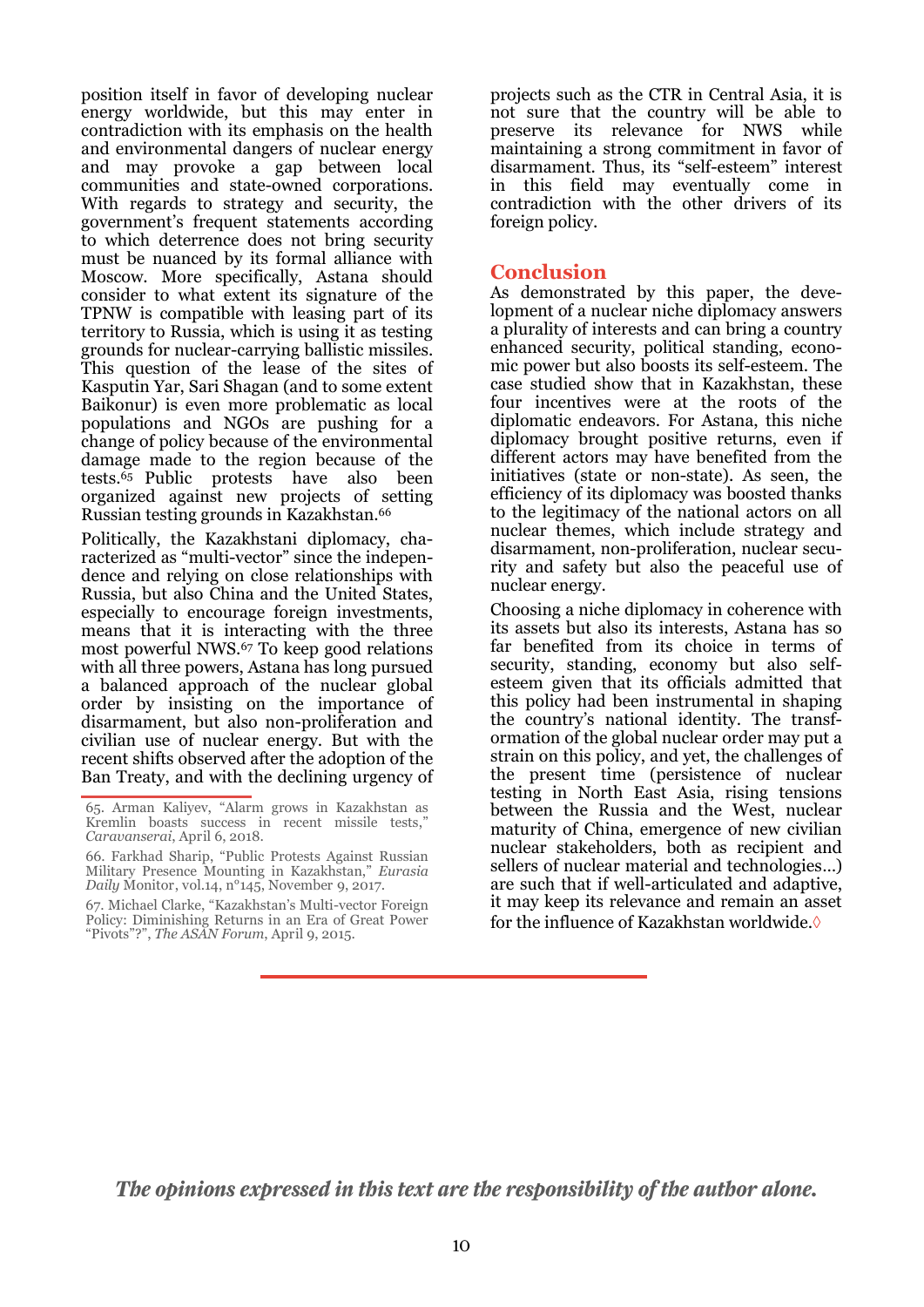#### **Recently published**

#### **2018**

- François-Albert Stauder, « Tchad : une nouvelle République sans état de droit, note n° 09/2018, 12 juin 2018

- Nicolas Mazzucchi, « Perspectives in gas security of supply: the role of Greece in the Mediterranean », note n° 08/2018, 24 mai 2018

- Juan José Riva, « The Impact of Organized Crime on Peacekeeping Operations: The Case of Minustah in Haiti », note n° 07/2018, 9 April 2018

- Régis Genté, « La question libérale en Russie », note n° 06/2018, 22 mars 2018

- Valérie Niquet, « Testing Times for Security in East Asia: Evaluating one Year of the Trump Presidency, » note n° 05/2018, 19 March 2018

- Isabelle Facon, « Le 'discours du 1er mars' de Vladimir Poutine : quels messages ?, note n° 04/2018, 12 mars 2018

Valérie Niquet, « Chinese Objectives in High Technology Acquisitions and Integration of Military and Civilian Capabilities: A Global Challenge, note n° 03/2018, 7 March 2018

- Benjamin Hautecouverture, « L'interdiction des armes chimiques en question », note n° 02/2018, 6 mars 2018

- Nicolas Mazzucchi, « 2018, année charnière pour l'Europe dans le cyber ?, note n° 01/2018, 22 janvier 2018

#### **2017**

- Benjamin Hautecouverture, « Why must the sanctions against Pyongyang be strengthened ? », note n° 22/2017, 19 December 2017

- Mohamed Ben Lamma, « Face au chaos libyen, l'Europe se cherche encore », note n° 21/2017, 14 décembre 2017

- Benjamin Hautecouverture, « Pourquoi il faut renforcer les sanctions contre Pyongyang », note n° 20/2017, 6 décembre 2017

Benjamin Hautecouverture, « Crise nucléaire nord-coréenne : que peut faire l'UE ? », note n° 19/2017, 15 novembre 2017

- Emmanuelle Maitre, « Le couple francoallemand et les questions nucléaires : vers un rapprochement ? », note n° 18/2017, 7 novembre 2017

- Monika Chansoria, « Indo-Japanese Strategic Partnership : Scope and Future Avenues », note n° 17/2017, 19 September 2017

- Antoine Vagneur-Jones, Can Kasapoglu, « Bridging the Gulf: Turkey's forward base in Qatar », note n° 16/2014, 11 August 2017

- Patrick Hébrard, « Pérennité du groupe aéronaval : enjeux stratégiques et industriels », note n° 15/2017, 10 août 2017

- Régis Genté, « Le jeu russe en Libye, élément du dialogue avec Washington », note n° 14/2017, 26 juillet 2017

- Antoine Vagneur-Jones, « Global Britain in the Gulf: Brexit and relations with the GCC », note n° 13/2017, 18 July 2017

- Stéphane Delory, Can Kasapoglu, « Thinking Twice about Iran's Missile Trends : the Threat is Real but Different than Predicted », note n° 12/2017, 29 June 2017

- Anne-Claire Courtois, « Le Burundi en crise : Pirates contre 'Vrais' Combattants », note n° 11/2017, 20 juin 2017

- Antoine Bondaz, « North Korea's capabilities and South Korea's dilemma » note n° 10/2017, 2 juin 2017

- Antoine Bondaz, « La réaction chinoise au déploiement du THAAD, illustration du dilemme sud-coréen », note n° 09/2017, 10 avril 2017

- Emmanuelle Maitre, « A treaty banning nuclear weapons: diversion or breakthrough?, note n° 08/2017, 16 March 2017

- Antoine Vagneur-Jones, « War and opportunity: the Turkistan Islamic Party and the Syrian conflit », note n° 07/2017, 2 March 2017

- Bruno Tertrais, « La pérennisation de la composante océanique : enjeux et perspectives », note n° 06/2017, 28 février 2017

- Antoine Bondaz et Marc Julienne, « Moderniser et discipliner, la réforme de l'armée chinoise sous Xi Jinping », note n° 05/2017, 24 février 2017

- Gérard Gerold et Thomas Sullivan, « République démocratique du Congo : une alternance pacifique est-elle encore possible ? », note n° 04/2017, 16 février 2017

Valérie Niquet, « Le saut dans l'inconnu : quelles relations entre Pékin et Washington avec Donald Trump ? », note n° 03/2017, 6 février 2017

- Jean-Paul Maréchal, « Après Paris et Marrakech, quelles perspectives pour le régime climatique mondial ? », note n° 02/2017, 18 janvier 2017

- Valérie Niquet, « Sécurité maritime en Asie : l'impossible indifférence de l'Europe », note n° 01/2017, 4 janvier 2017